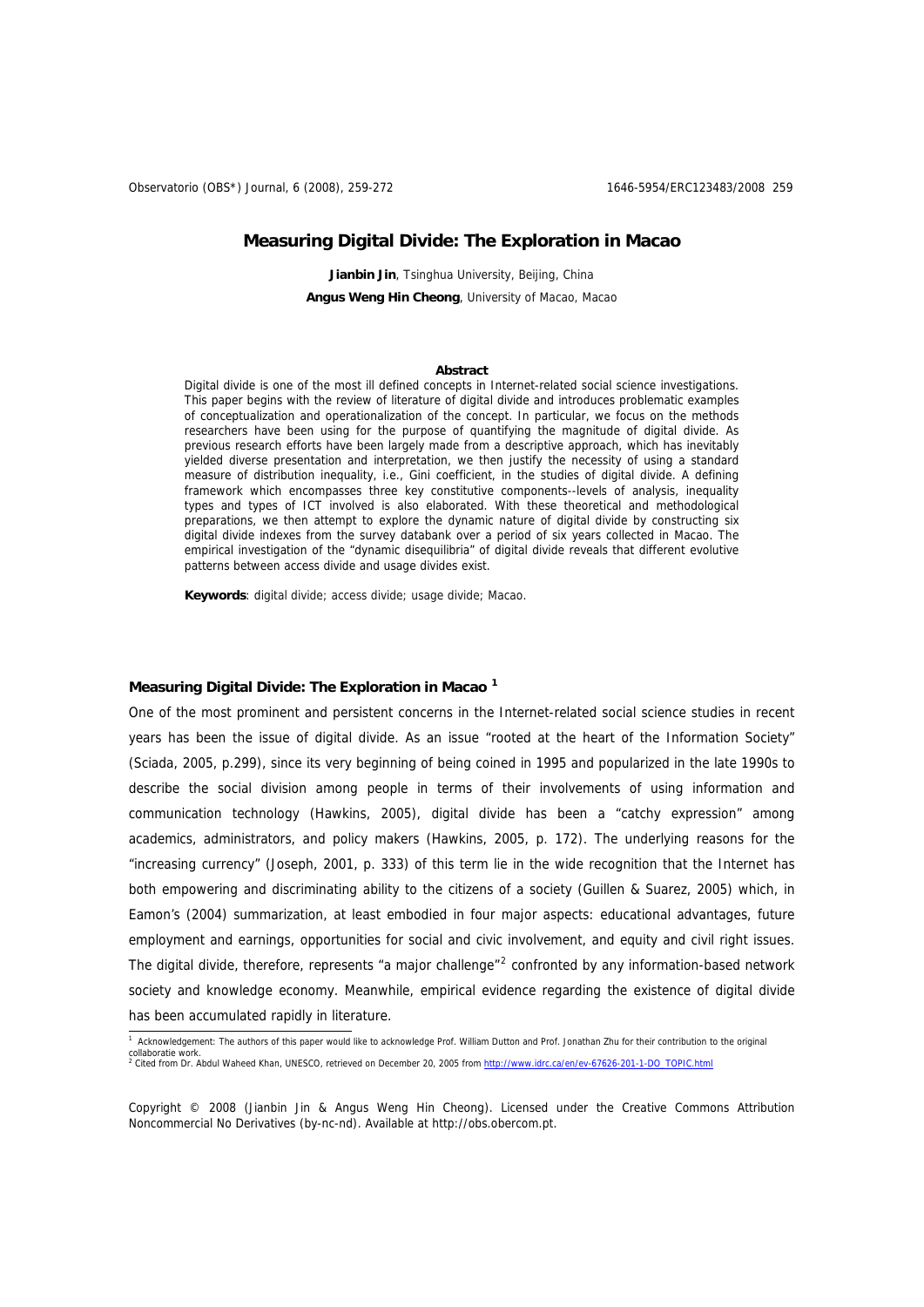As relevant researches proliferated and policy debates continued, however, more and more accusations were raised regarding the validity of the concept of digital divide (e.g., Arquette, 2001; Hawkins, 2005; Guillen & Suarez, 2005; Servon, 2002; Van Dijk & Hacker, 2003). To cite Bertot's (2003, p. 185; cf: Hawkins, 2005, p.184) comment regarding this, the term of digital divide seems "too narrow at best and quite problematic at worst". The problem with the term "digital divide", as Hawkins (2005) puts it, is that while many researchers use it, "they did not always conceptualize the digital divide in the same manner" (p.174). Based on the review of numerous studies published in the past years under the umbrella of "digital divide", Dewan & Riggins (2005) summarized that in terms of levels of analysis, three different levels of digital divide are frequently explored, i.e., global level, organizational level and individual level. In terms of the types of inequality, similar to what Van Dijk and Hacker (2003) distinguished, they found that there are at least two inter-related but conceptually different types of divide, i.e., ICT access inequality and ICT use inequality, which they labeled as first order digital divide and second order digital divide respectively. Furthermore, it only takes a quick scrutiny to find out that the concrete content of so-called ICT in different studies also varied among numerous studies. For example, while some studies compare a wide range of ICTs' penetration in different countries (e.g., Dewan et al, 2005; Venkatesh & Shih, 2005; Wong, 2002; Arquette, 2002; Sciadas, 2005), some studies exclusively focus on the penetration of the Internet (e.g., Hargittai, 1999; Kiiski & Pohjola, 2002), and still some other studies might exclusively focus on other particular ICT such as digital wireless (e.g. , Kauffman & Techatassanasoontom, 2005). Bear all these different conceptualizations of so-called digital divide in mind, a defining framework of the concept can be proposed, with three key components in the scheme, as is shown in Figure 1 below.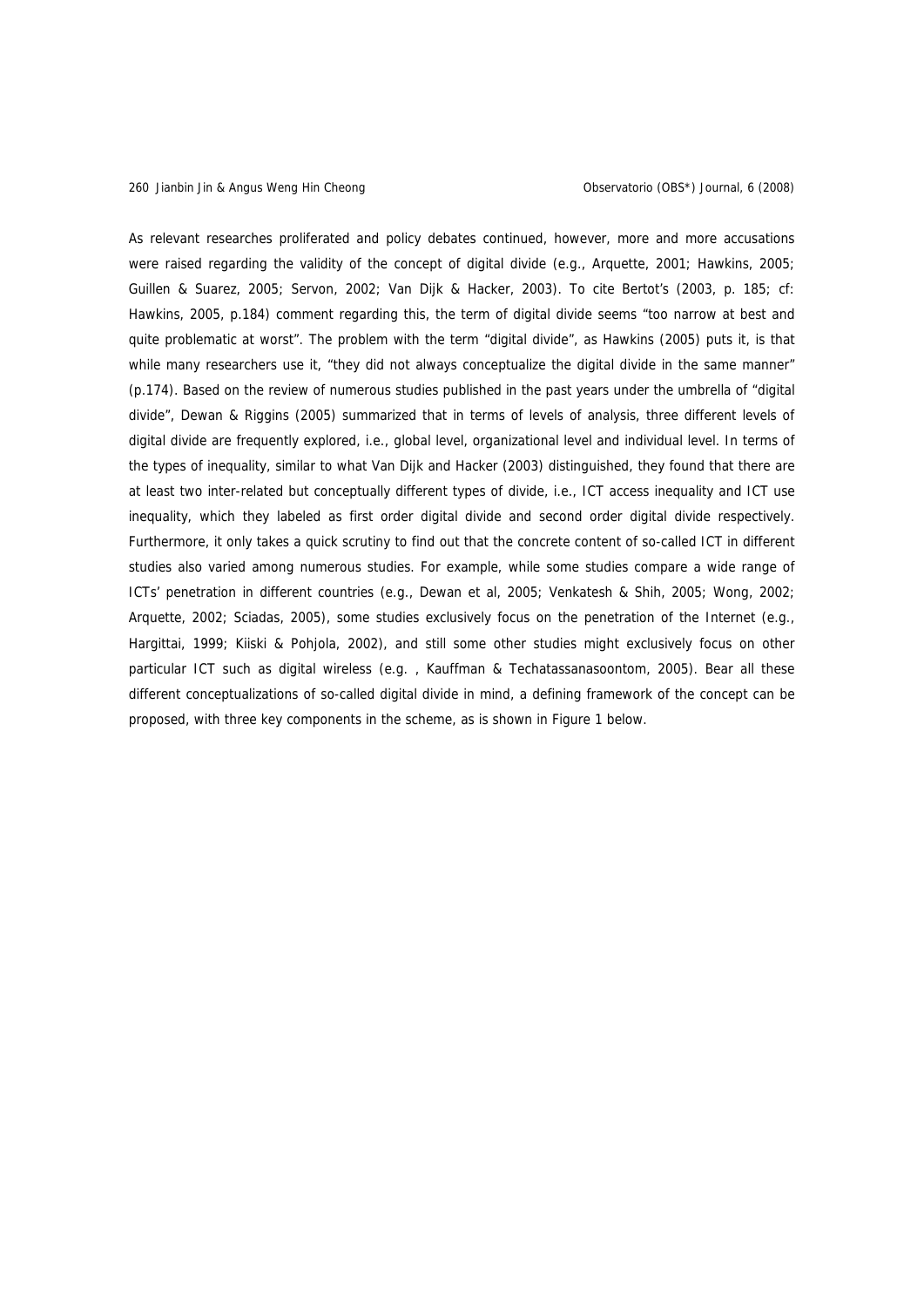



However, this is not the end of elaboration of this "misleading concept" (Paterson, 2004, p.123) of digital divide. For example, in his explication of the multifaceted nature of access, one of the two types of inequality identified above, Van Dijk (1999; cf: Van Dijk & Hacker, 2003) further distinguish four types of access, i.e., mental access, a concept related to the digital experience; material access which reflects the possessing of computers and network; skills access, the aspect related to people's digital skills or literacy, and usage access which is basically a reflection of usage opportunities. This somehow resonates with Hawkins' (2005) notice about the multilayered nature of the concept of access, that besides being conceptualized as physical access, other alternative ways of access should also be taken into consideration, including "information literacy and content" (p.178). Paterson (2004) similarly pointed out that access to ICT is embedded in a complex array of factors encompassing physical, digital, human and social resources and relationships.

In addition, there could also be different schemes of inequality types. For example, while Servon (2002) argued that digital divide is composed of three interrelated components, i.e., access, training and content, Corrocher & Ordanini (2002) employed a synthesis of six composite factors, including markets, diffusion, infrastructure, human resources, competitiveness and competition, in their analysis of global digital divide. Since many digital divide studies seek to identify the determinants of digital divide (e.g., Dewan et al.,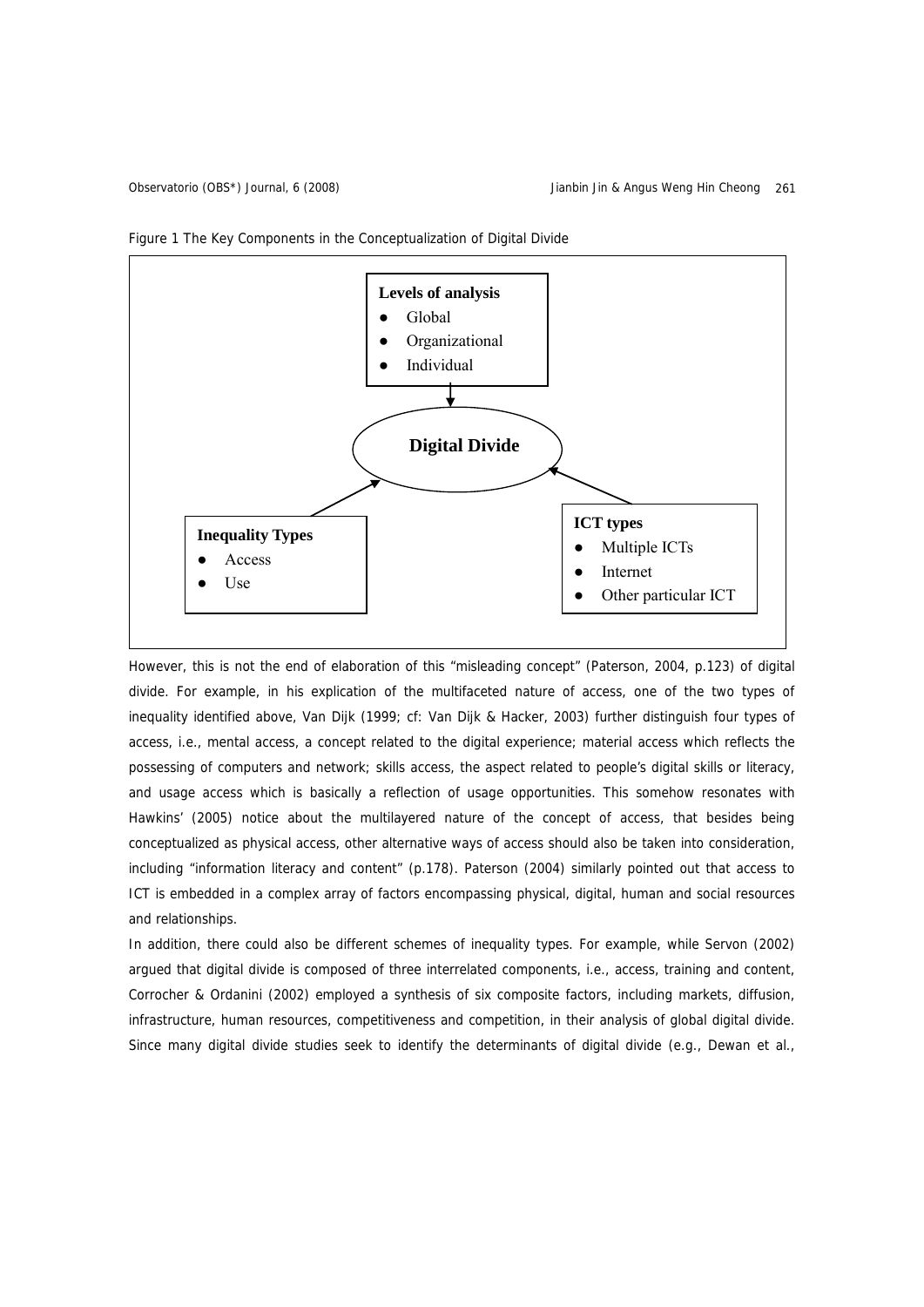2005; Guillen & Suarez, 2005; Paterson, 2004; Hawkins, 2005, Norris, 2001), it is not surprising to have the observation that "the biggest differentiator of the research efforts has been the choice of dependent variable" (Dewan et al., 2005, p. 412), i.e., the choice of specific definition of digital divide. However, whatever the specific definition of the digital divide is, it can always be described with the framework we summarized in Figure 1.

Compared to the seemingly confusing situation of the conceptualization, the measurement of digital divide shows a different picture. In the situation of conceptualization of digital divide, the problem is that there are "too many" divergent understandings of what the concept actually means when it is used in various specific contexts. People have made great efforts to develop their own definitions about the term. Contrast to that, quite surprisingly, as Corrocher and Ordanini (2002, p.10) observed, there have not been so many efforts at developing and/or improving the theoretical approaches and the statistical methodology directed at measuring this divide. While different measures of the digital divide can result in very different inferences about the nature of the divide (Dewan et al., 2005, p.412), measurement efforts have been challenged by the "lack of an instrument capable of systematically quantifying the digital divide" (Sciada, 2005, p.299). This situation, at least partly, is due to the absence of a clear definition of the concept (Corrocher & Ordanini, 2002). Therefore, it is worthy of paying particular attention to the proposal of new measurement frameworks in order to further our studies of digital divide so that we might assess its "actual magnitude" with "appropriate evaluation techniques" (Corrocher & Ordanini, 2002, p.10). In fact, many voices were raised and pleas were heard regarding the quantification of digital divide, that "reliable measurement and analysis of the digital divide" is desperately needed (Sciada, 2005, p. 299). Notably, these pleas and comments were made very recently, implying that the appropriate measurement of digital divide is still a major challenge confronted by multiple players of the digital divide agenda.

This study attempts to make some unique contribution on this direction. Based on a critical review on the ways hitherto people employed to measure the digital divide, we propose a measure of digital divide based on the established approach in assessing the distributional inequality, i.e., the Gini coefficient. While we do justify the appropriateness of this approach in measuring different levels of analysis, as we depicted in Figure 1, this article will put its emphasis on the individual level analysis, that we view digital divide as a social divide in nature. While there do exist different levels of analysis in the studies of digital divide, it is our belief that individual level analysis represents the most essential and complex or subtle one. Accordingly, social divide constitutes the primary divide of varied levels of divide, may it be organizational level or global level. Logically, the analytical framework and measurement instruments developed in the individual level analysis should be easily applicable to the higher levels of analyses.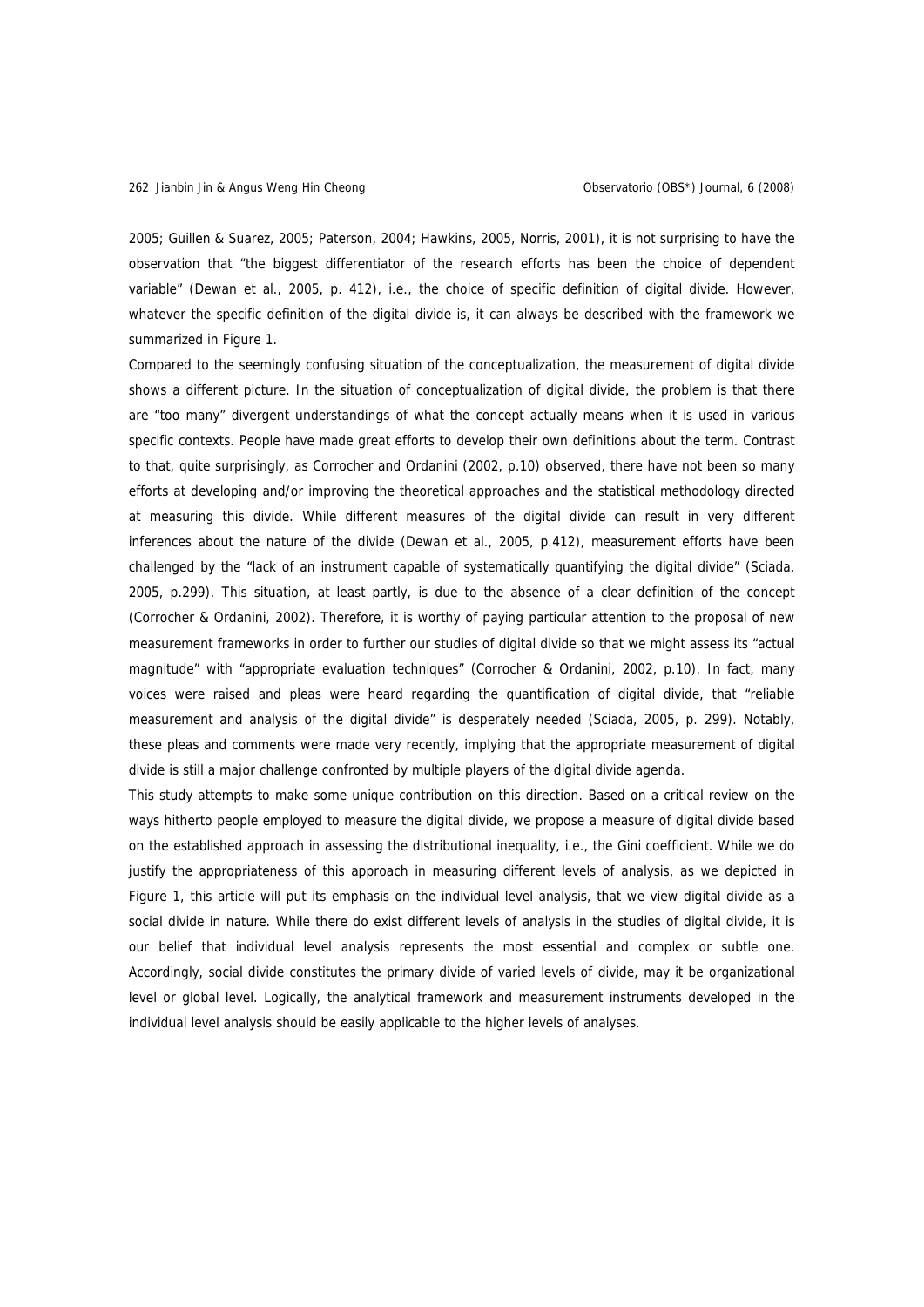With this specification, we explore the digital divide situation in both types of inequalities, i.e., access divide and usage divide from the data drawn from a longitudinal Internet research project conducted between 2001 and 2007 in Macao. Furthermore, in this study, we are especially interested in the relationships between these two types of divide, that whether they have some inherent connection. Therefore, the first research question of this study is:

## RQ1: What is the relationship between access divide and usage divide over time in Macao?

Many researchers have empirically revealed the dynamic nature of digital divide, that is, both the digital divides themselves and their determinants might evolve over time (Servon, 2002; Dewan et al., 2005; Sciada, 2005; Van Dijk & Hacker, 2003; Chakraborty & Bosman, 2005). More specifically, researchers are increasingly focusing on the forementioned second level digital divide or usage divide (Chakraborty & Bosman, 2005). This echoes Van Dijk's (1999) argument that there will be a "shift" in people's concern of digital divide from access gap to more complicated and socially important usage gap. The underlying hypothesis for this might be that, compared to access divide, usage divide might be more difficult and persistent. Here a longitudinal analysis is needed to examine the possible different evolutive patterns of two types of divides. Therefore, the second research question of this study is:

#### RQ2: Does usage divide evolve differently from access divide?

To summarize, the dynamic nature of digital divide (Servon, 2002) is highlighted and discussed based on our longitudinal analysis. As mentioned previously, since in numerous studies on digital divide, the situation of digital divide is most frequently treated as dependent variable, that researchers are tempted to identify various determinants of digital divide, it is evident that our study about the appropriate measurement and quantification of digital divide is of fundamentally important.

#### **The Quantification of Digital Divide: An Instrumental Review**

Digital divide research can be clustered based on different angles or dimensions, as Figure 1 illustrated. For example, in their summarization of current digital divide research, Dewan and Riggins (2005) conduct an overview basically according to the inequality types and levels of analysis. We can also categorize the numerous digital divide researches based on the ICTs involved in the studies.

An alternative approach for reviewing the relevant literature is simply to see whether a study is basically a demonstration of the existence and magnitude of digital divide, or it focuses more on the identification of various determinants of such divides. In other words, the former type of studies focuses on and explicitly describes or measures the digital divide per se. For the latter type of research, on the other hand, by putting its emphasis on the exploration of various causes of digital divide, the magnitude of divides per se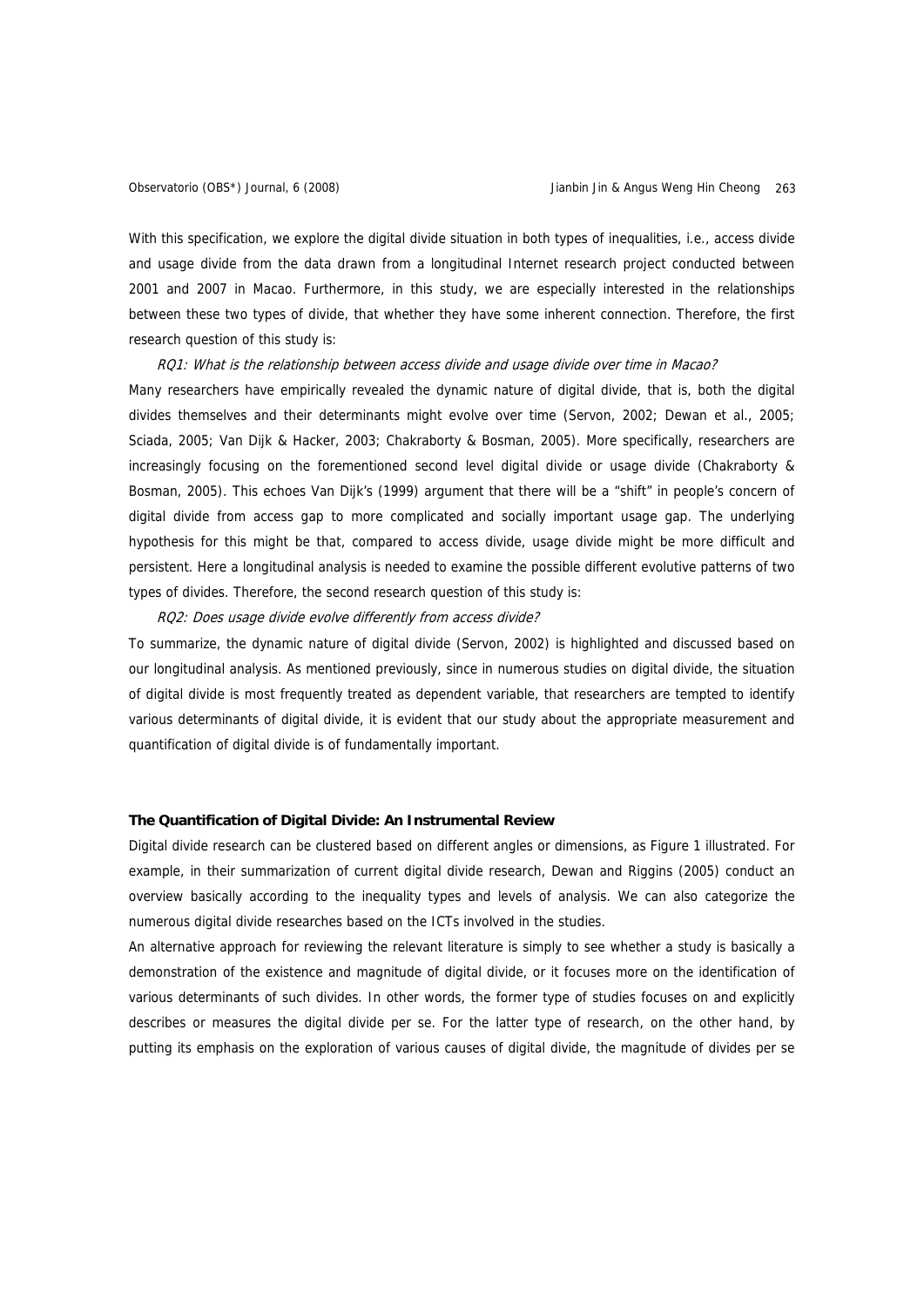might not be the key concern. As been frequently shown (e.g., Dewan & Riggins, 2005; Dewan et al., 2005; Quibria et al. 2003), in this latter case, the situation of either ICT access or use is treated as dependent variable(s), and various regression analyses are typically employed to determine the significant factors related to such ICT access or usage. During this process, while the underlying assumption is that there do exist divides in ICT access or usage, the magnitudes of these divides per se are not necessary the key concern.

For the purpose of this study, however, we aim to focus more on the issue of digital divide quantification. Based on our review of publicly available digital divide studies, it is eminent that by and large the illustration of the existence of digital divide is descriptive in nature, usually with simple comparison of the mean values of particular indicators, a situation which echoes Sciada's (2005, p.299) mourn that "an instrument capable of systematically quantifying the digital divide" is yet to be recommended. The key problem with such simple comparison of aggregate values is twofold. On the one hand, by only use mean value rather than the whole distributional information of the indicators, this method of description could be misleading since the important information on the dispersion level of the distribution is methodologically neglected. On the other hand, this method is incapable of quantifying the magnitude of digital divides. This will especially become a problem when multiple ICTs and levels of analysis are considered together. The univariate nature of this illustration will make the supposedly intuitionistic description of digital divide extremely complex and confusing. Even though, it is still impossible to assess scientifically the magnitude of the divides.

As a remedy or improvement for this descriptive approach, some researchers attempt to employ some statistics to quantify the digital divide. For example, Dewan et al. (2005) employ the ratio of deviation to mean as the indicator of divide magnitude. Jin & Xiong (2002) also took the same criterion to assess the level of national digital divide, while Corrocher & Ordanini (2002) employ this approach to evaluate the magnitude of global digital divide.

Chakraborty and Bosman (2005) comment about the situation of measurement methods researchers have been using in their digital divide studies this way:

Most of these empirical studies have relied on conventional statistical methods to measure differences in Internet access or PC ownership between races or income groups. Standard measures of distributional inequality, however, have rarely been used to analyze racial or economic disparities in the digital divide research literature. (p. 396-397)

Chakraborty and Bosman (2005) then argue that the Gini coefficient, "the best-known measure of inequality" (p.367), should be especially suitable as a standard measure of digital divide. As an established approach, this measure of inequality has been widely applied in many social sciences, including economics,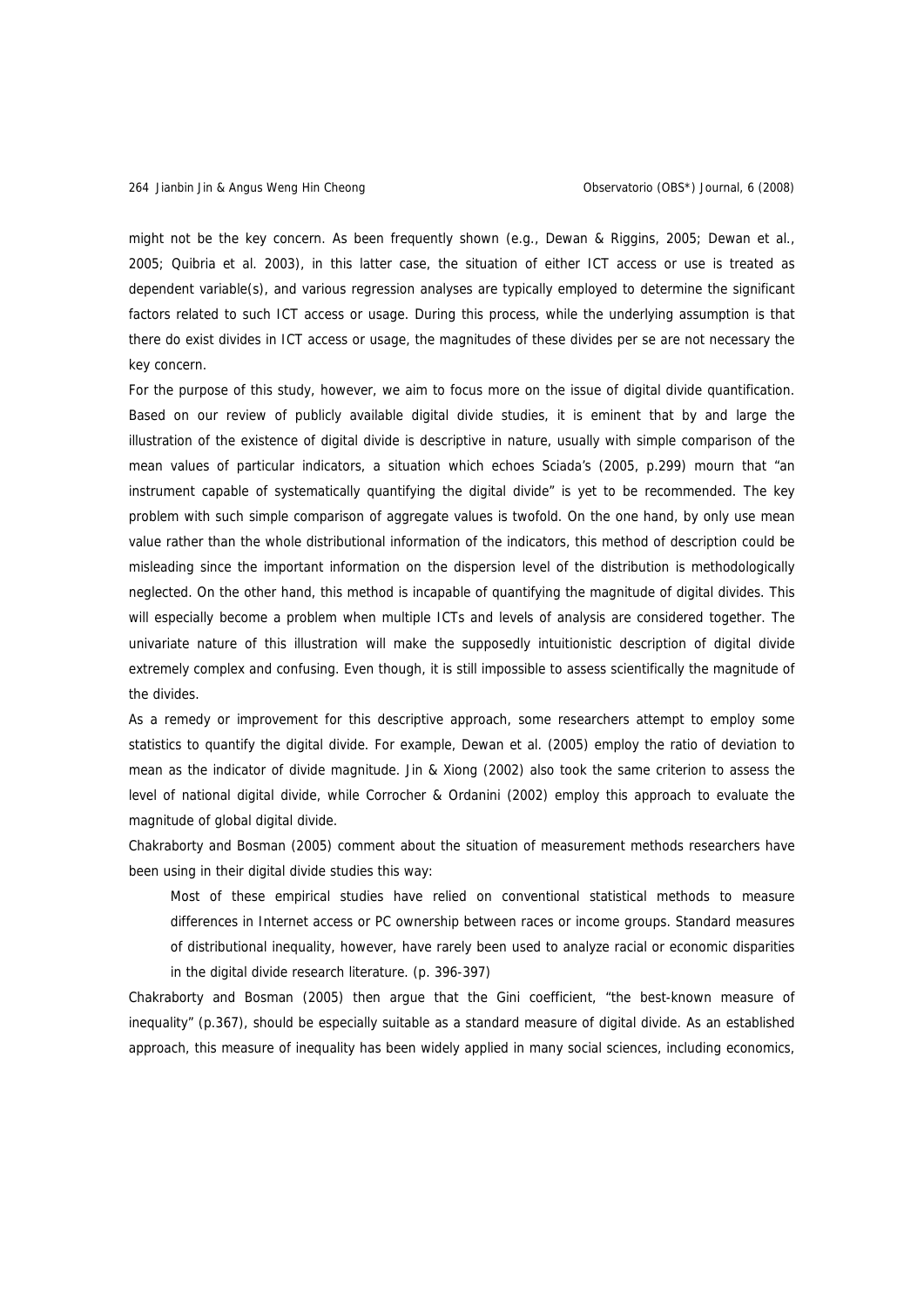demography, epidemiology, and geography (See Chakratorty & Nosman, 2005 for a review). With this argument, they demonstrate how the Lorenz Curve and the Gini coefficient can be applied to measure income inequalities in the ownership of home PCs at the national, regional, and state levels. At least to our best knowledge, this is the only research which explicitly uses Gini coefficient to quantify the magnitude of digital divide in literature.

Importantly, for a "good" or standard measure of inequality, there are usually a set of criteria or properties that is expected to be satisfied (Allison, 1978; Dagum, 1983; cf. Chakraborty and Bosman, 2005). Gini coefficient satisfies all of these desired properties. Specifically, compared to the prior methods we reviewed, Gini coefficient is more succinct with a standardized format which makes its meaning clear and definite, comparable across different kinds of divides. That is why it becomes one of the most frequently used standard measures of distributional inequality in multiple fields.

This study follows the suggestion of employing a standard measure to quantify the magnitude of digital divides. Different from the focuses of Chakraborty and Bosman (2005), our analyses of digital divide will basically focus on individual level, i.e., the digital divide among different social groups defined by a couple of individual level demographic variables.

The Gini coefficient adopted in this study is defined as a ratio with values between 0 and 1: the numerator is the area between the Lorenz curve and the uniform (perfect) distribution line;<sup>[3](#page-6-0)</sup> the denominator is the area under the uniform distribution line. Taking the income distribution as example, the computational formula of Gini coefficent is:

$$
G = \sum_{i=1}^{n} W_i Y_i + 2 \sum_{i=1}^{n-1} W_i (1 - V_i) - 1
$$

Where  $W_i$  is the percentage of group /s population in the total population,  $Y_i$  is the percentage of group /s income in the total income of the population, and  $V_f = Y_1 + Y_2 + Y_3 + Y_i$ 

# **Research Design**

#### **Operational Definition of Digital Divide**

As explicated in Figure 1, our conceptualization of digital divide consists of three dimensions: levels of analysis, inequality types and ICT types involved. In this study, we focus on the investigation of the level of analysis and the inequality in access and usage of the Internet among social members. In their study about the digital divide in the United States, Lindsay and Poindexter (2003) took the same definition. More

<span id="page-6-0"></span><sup>&</sup>lt;sup>3</sup> A detailed description of Lorenz curve can be found at Wikipedia, URL: [http://en.wikipedia.org/wiki/Lorenz\\_curve.](http://en.wikipedia.org/wiki/Lorenz_curve)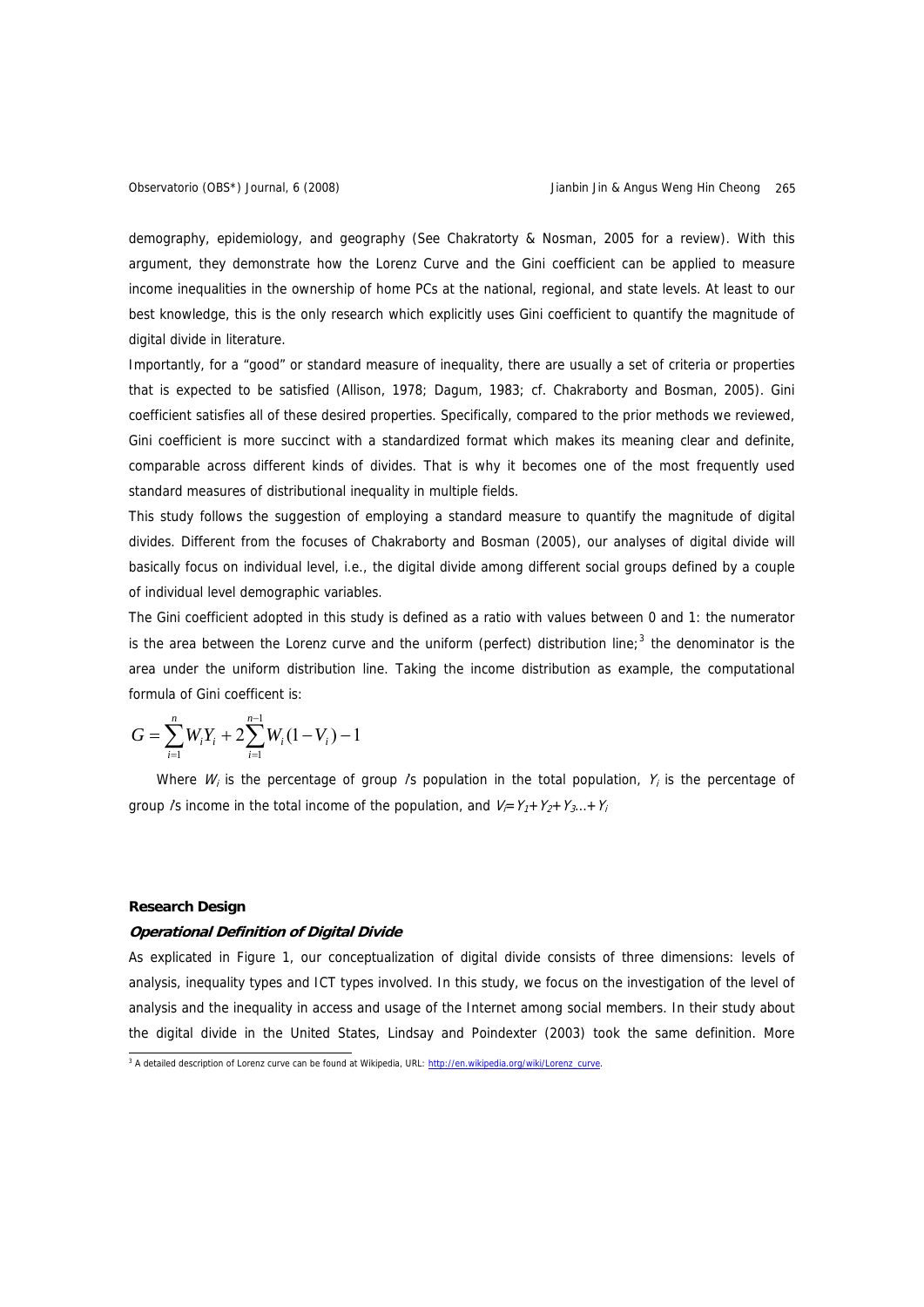specifically, we will investigate the distributional inequality of Internet access and usage among social groups defined by following key demographic variables:

- a) Sex. A dummy of male and female was coded.
- b) Educational level. Educational level of respondents was grouped into two categories: below university and university or above.
- c) Employment. Three categories for this variable were constructed: employed, unemployed nonstudents, and students.
- d) Age. Respondents' ages were grouped into three categories: less than 25, between 25 and 54, and older than 54.

With the specification of these factors, the respondents will be fallen into one of the 36 ( $2 \times 2 \times 3 \times 3$ ) groups defined by them. The digital divide is therefore operationally defined as the inequality of Internet access and use among these social groups.

The selection of these defining variables is actually based on the findings of numerous studies on the determinants of digital divide (e.g., Dewan et al., 2005; Hawkins, 2005; Lindsay & Poindexter, 2003). While income level is a widely used factor in researches of digital divide, especially among those with global level of analysis (e.g., Dewan et al., 2005; Guillen & Suarez, 2005; Hargittai, 1999), it is not included in our scheme of defining variables. One of the main reason for this is that educational level, as well as employment and age, is usually closely related to income level (e.g., Norris, 2001), therefore, the effect of income actually has largely been mediated by the factors specified above. On the other hand, as Norris (2001) found, once a certain level of Internet development is achieved, economic development is not necessarily essential to Internet use.

While access can be unambiguously operationalized that whether or not one is able to use the Internet, the operational definition for Internet use is much more complex and tricky. For example, as a multidimensional concept, Internet use can be defined either by the amount of online time, the frequency of use, or the websites or applications one uses. According to Zhu and He (2002), at least two dimensions, i.e., time and activities need to be considered in the operationalization of Internet use. In addition, when they elaborate the concept of usage gap,Van Dijk and Hacker (2003) apply the dimension of whether using the Internet for work and education, or out of the motivation of entertainment. In the current study, we will basically examine four aspects of Internet use, i.e., the time Internet users spend on the Internet, and three most popular Internet activities in terms of information acquisition, email use and online games playing. They are measured in the following ways.

1) Time: the time that users spend on the Internet was coded as light and heavy, segmented by the median of the weekly time. Heavy time was adopted in each demographic group.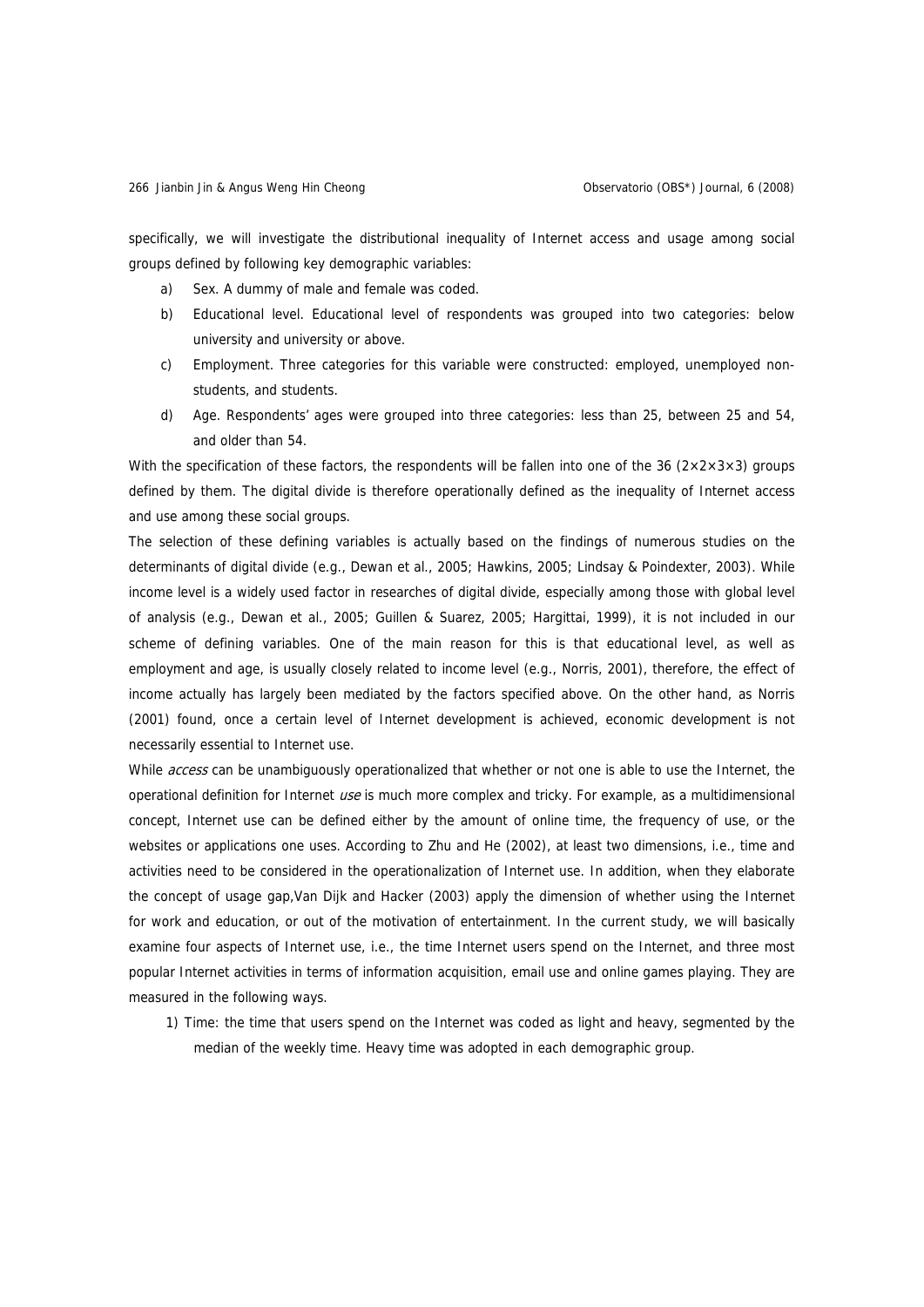2) Information acquisition, email use and online games playing: respondents were asked whether or not they participate in these online activities. A dummy code was assigned for each of them respectively.

#### **Data of Analysis**

The data for current study was drawn from the Macao Internet Project which is one of the partners of the World Internet Project. We conducted six random sampling telephone surveys from 2002 to 2007 in Macao. Each survey was conducted in every December, except the one in January in 2002, using a computerassisted telephone interviewing (CATI) system. All surveys targeted at regular residents aged between 6 and 84 years old, except that the 2002 survey targeted at those between 18 and 74, who speak Chinese (including Cantonese, Mandarin and other dialects) and live in Macao with a residential telephone line. Calculated by the Response Rate Formulae 3 (RR3) of the American Association for Public Opinion Research (AAPOR),[4](#page-8-0) the response rates are 40.2%, 46.2%, 45.3%, 36.2%, 46.4%, and 36.6% respectively. The sample size varies between 1002 and 2070. At the 95% confidence level, the sampling errors of the whole sample are  $\pm 3.16\%$ ,  $\pm 2.2\%$ ,  $\pm 2.5\%$ ,  $\pm 2.3\%$ ,  $\pm 2.4\%$  and  $\pm 2.3\%$  respectively. All sample data are weighted based on two demographic variables, i.e., gender and age.

#### **Findings**

We have illustrated in the previous section that digital divide involves both access divide and usage divide in the study of ICT divide, the Internet divide in particular. To answer our research questions "RQ1: What is the relationship between access divide and usage divide over time in Macao?", and "RQ2: Does usage divide evolve differently from access divide?", we start with the computation of a series of Gini coefficients to measure the magnitude of these divides based on the probability sample data between 2002 and 2007 in Macao. The results are shown in Table 1. For the purpose of reference, the Internet penetration rates are also listed.

<span id="page-8-0"></span> 4 See [http://www.aapor.org/default.asp?page=survey\\_methods/standards\\_and\\_best\\_practices/standard\\_definitions#response](http://www.aapor.org/default.asp?page=survey_methods/standards_and_best_practices/standard_definitions#response)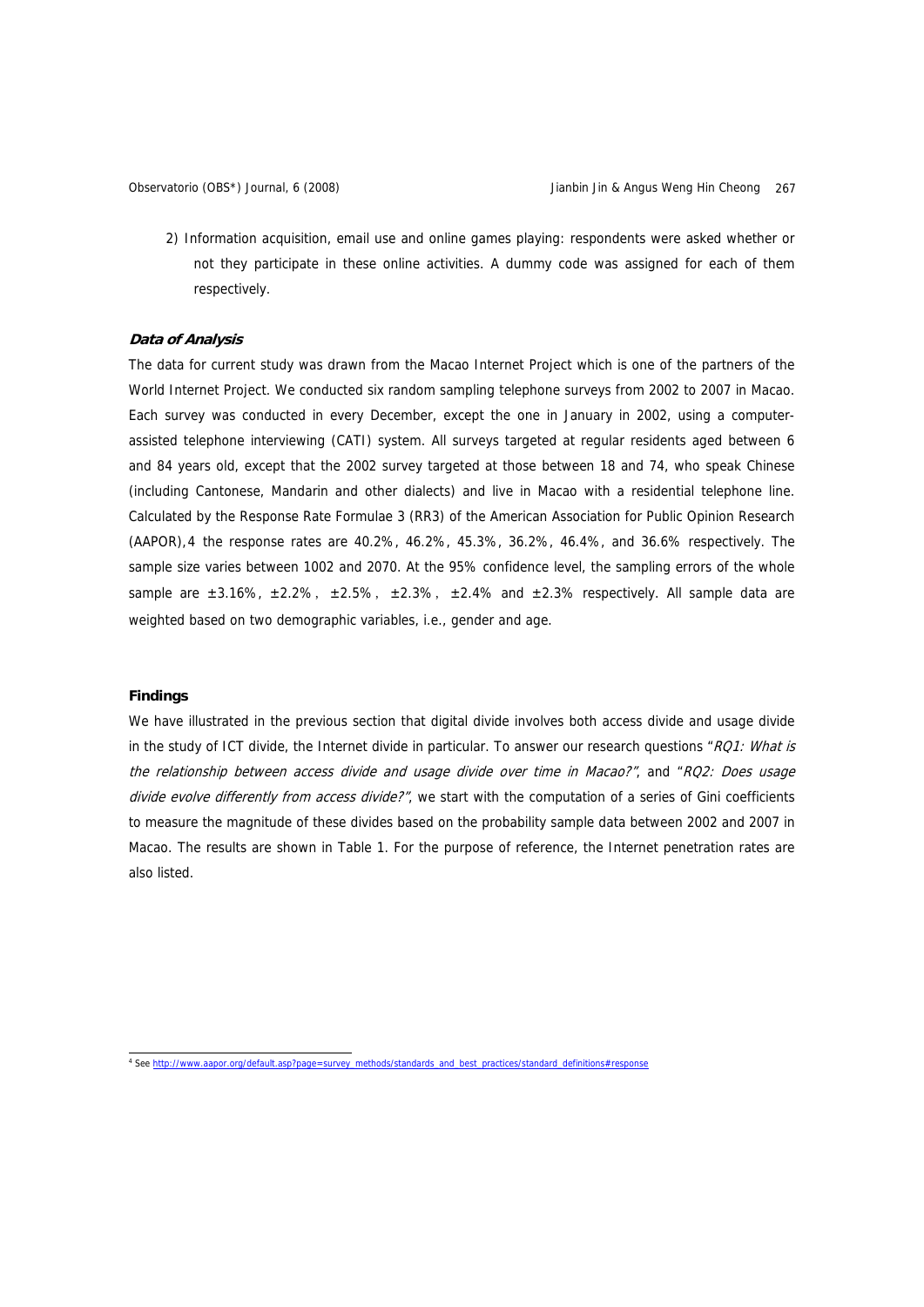|                                      | 2002   | 2003   | 2004   | 2005   | 2006   | 2007   |
|--------------------------------------|--------|--------|--------|--------|--------|--------|
| Internet penetration rate            | 32.9%  | 39.5%  | 46.2%  | 52.7%  | 54.8%  | 63.9%  |
| Internet access divide               | 0.3941 | 0.3675 | 0.3796 | 0.3282 | 0.3200 | 0.2795 |
| Internet use time divide             | 0.2081 | 0.1990 | 0.1215 | 0.2262 | 0.1684 | 0.1606 |
| Email usage divide                   | 0.1187 | 0.0712 | 0.1209 | 0.1102 | 0.1037 | 0.0959 |
| Information<br>acquisition<br>divide | 0.1132 | 0.0496 | 0.0559 | 0.0554 | 0.1061 | 0.0900 |
| Online<br>playing<br>games<br>divide | 0.3073 | 0.3128 | 0.2752 | 0.2399 | 0.2471 | 0.2704 |

#### **Table 1 Internet Divides in Macao between 2001 and 2007**

According to its definition, the bigger a Gini coefficient is, the larger the divide or inequality. From Table 1, among all types of divides, it is found that the Internet access divide is the largest one while information acquisition is the least. The greatest inequality is found in online games playing among the four usage divides. It is understandably that there are less variances of searching information among Internet user than those of playing online games. In addition, a closer examination on the Internet access divide shows that the divide drops from 0.3941 in 2002 to 0.2795 in 2007 whereas no clear pattern is found among the four Internet usage divides. It seems that such findings tell us the different characteristics between Internet access divide and Internet usage divide. A non statistically significant test of bivariate correlation analysis between Internet access divide and any of the four Internet usage divides also confirms the independent relationship between the two types of divide. It is also worthy of noting that a strong negative correlation (r=-.946) between Interne access divide and Internet penetration rate, indicating that more people using the Internet certainly helps to reduce inequality of Internet access, but this is not the case for Internet usage divide.

To better illustrate the scenario of Internet divides over time, we compare them in Chart 1 which shows the continuous declining pattern over years except a slight rise in 2004. As for the Internet usage divides, a fluctuant pattern is depicted. With this result, it can be preliminarily concluded that while access divide might relatively be easily predictable, usage divides are somehow much more elusory due to one of the facts that functionalities and applications of the Internet are continually updated. In other words, access divides and usage divides do evolve in different patterns.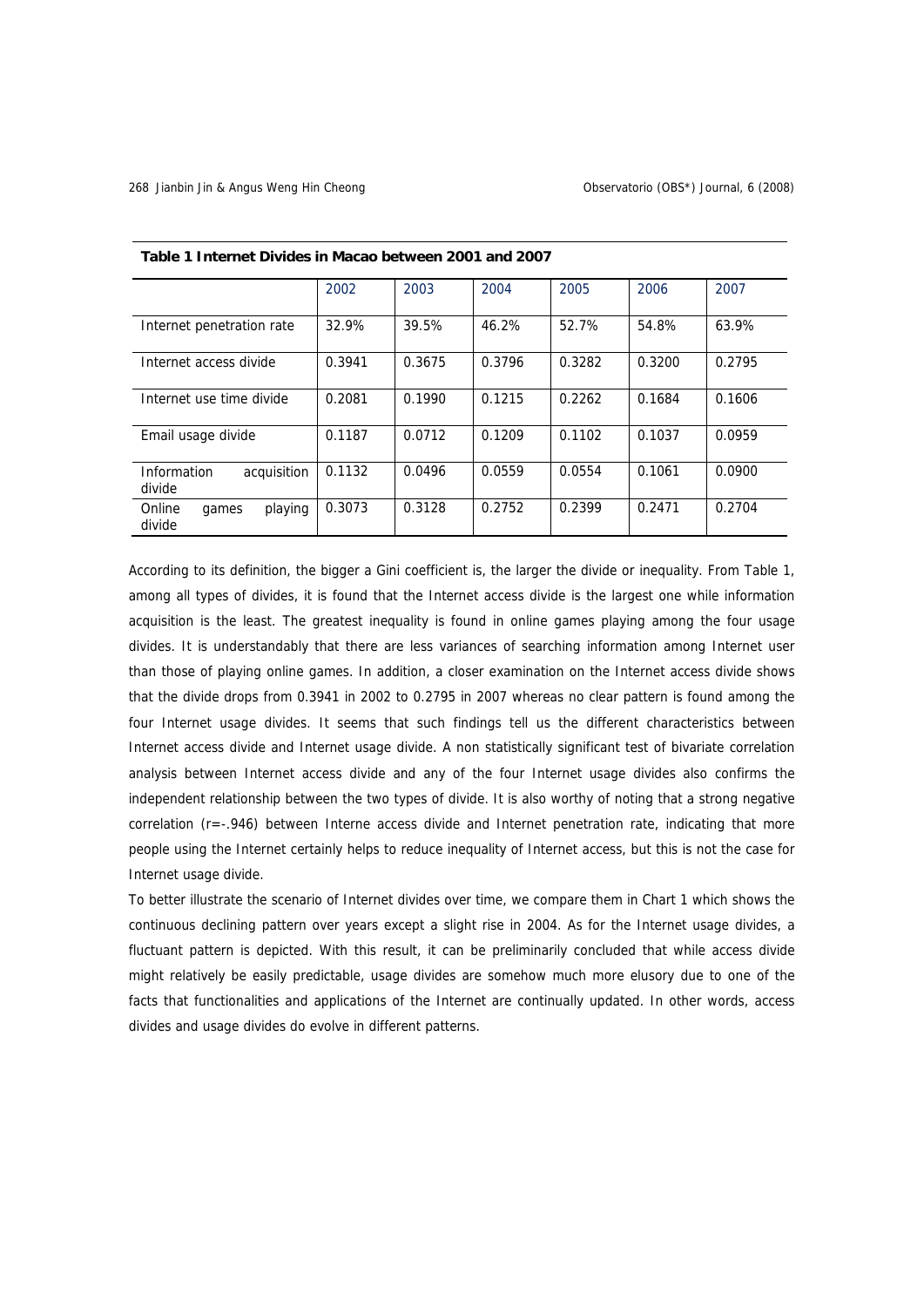

# **Discussion and Conclusion**

This study begin with the review of digital divide related studies and debates, which, in Norris' (2001, p.4) words, remained "conceptually over-simplified and theoretically underdeveloped". More specifically, we focus on the methods researchers have been using for the purpose of quantifying the magnitude of digital divide, and found that so far most of such efforts have been quite preliminary, characterized by the descriptive approach in nature. We then justify the necessity of using a standard measure of distribution inequality, i.e., Gini coefficient, in the studies of digital divide. During the process, we also elaborate a defining framework through which, various definitions of digital divide can be organized under the same umbrella. Three key constitutive components of this framework are levels of analysis, inequality types and types of ICT involved.

With these theoretical and methodological preparations, we attempt to explore the dynamic nature of digital divide by investigating the Internet access divide and usage divide in Macao over time. We empirically investigated the "dynamic disequilibria" (Chakraborty & Bosman, 2005, p. 397) of digital divide and found no relationship between Internet access divide and usage divide. We also confirmed from our findings that access divides and usage divides evolve in different patterns over time. The findings might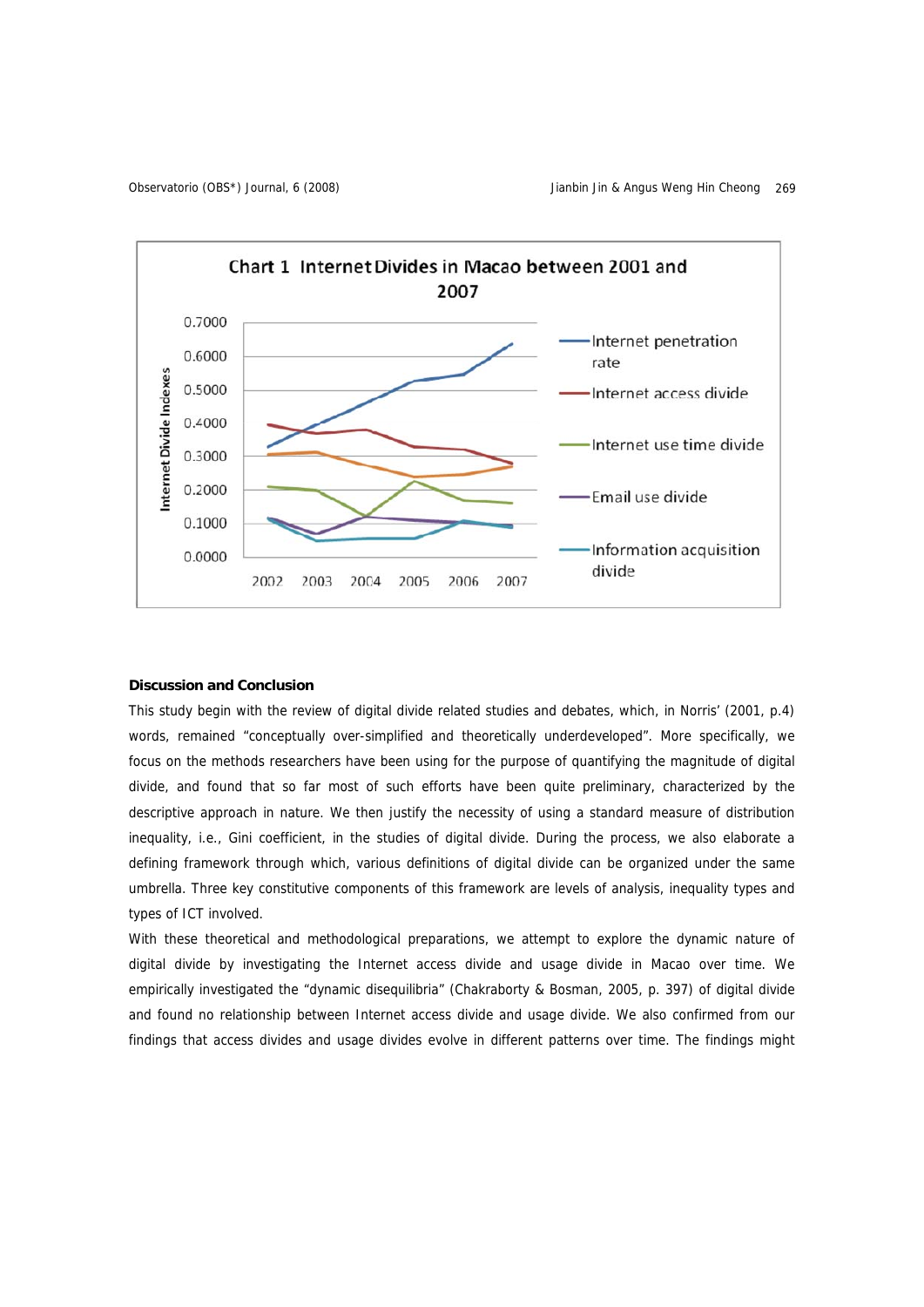indicate that the Internet access divide and Internet usage divide are not parallel in terms of the magnitude of divide. In addition, the evolutive pattern of Internet access divide, in some sense, might mirror the socio-economic status as Arquette (2002) found that the digital divide parallels the gap in economic and human development.

Last but not least, it is suggested that future investigation on access divide or usage should be connected with broader social and cultural context. Previous studies have revealed that ICTs access and usage are related to factors such as cosmopolitanism (Guillen & Suarez, 2005), size of urban population, telecommunication policy, physical communication infrastructure , rule of law, credit card use, political freedom, etc. (Dewan et a., 2005).

# **References**

Arquette, T. J. (2001). Assessing the digital divide: Empirical analysis of a meta-analytic framework for assessing the current state of information and communication system development. Unpublished draft dated on Sepember 15, 2001, Department of Communication Studies, Northwestern University

Arquette, T. J. (2002). Social discourse, scientific method, and the digital divide: Using the Information intelligence quotient (IIQ) to generate a multi-layered empirical analysis of digital division, Working Paper, Northwestern University.

Chakraborty, J. & Bosman, M. M. (2005). Measuring the digital divide in the United States: Race, income, and personal computer ownership. The Professional Geographer, 57 (3), 395-410.

Corrocher, N. & Ordanini, A. (2002). Measuring the digital divide: A framework for the analysis of crosscountry differences. Journal of Information Technology, 17, 9-19.

Dewan, S. & Riggins, F. J. (2005). The digital divide: Current and future research directions. Journal of the Association for Information Systems, 6 (12), 298-336.

Dewan, S., Ganley, D., & Kraemer, K. L. (2005) Across the digital divide: A cross-country multi-technology analysis of the determinants of IT penetration. Journal of the Association for Information Systems, 6 (12), 409-432.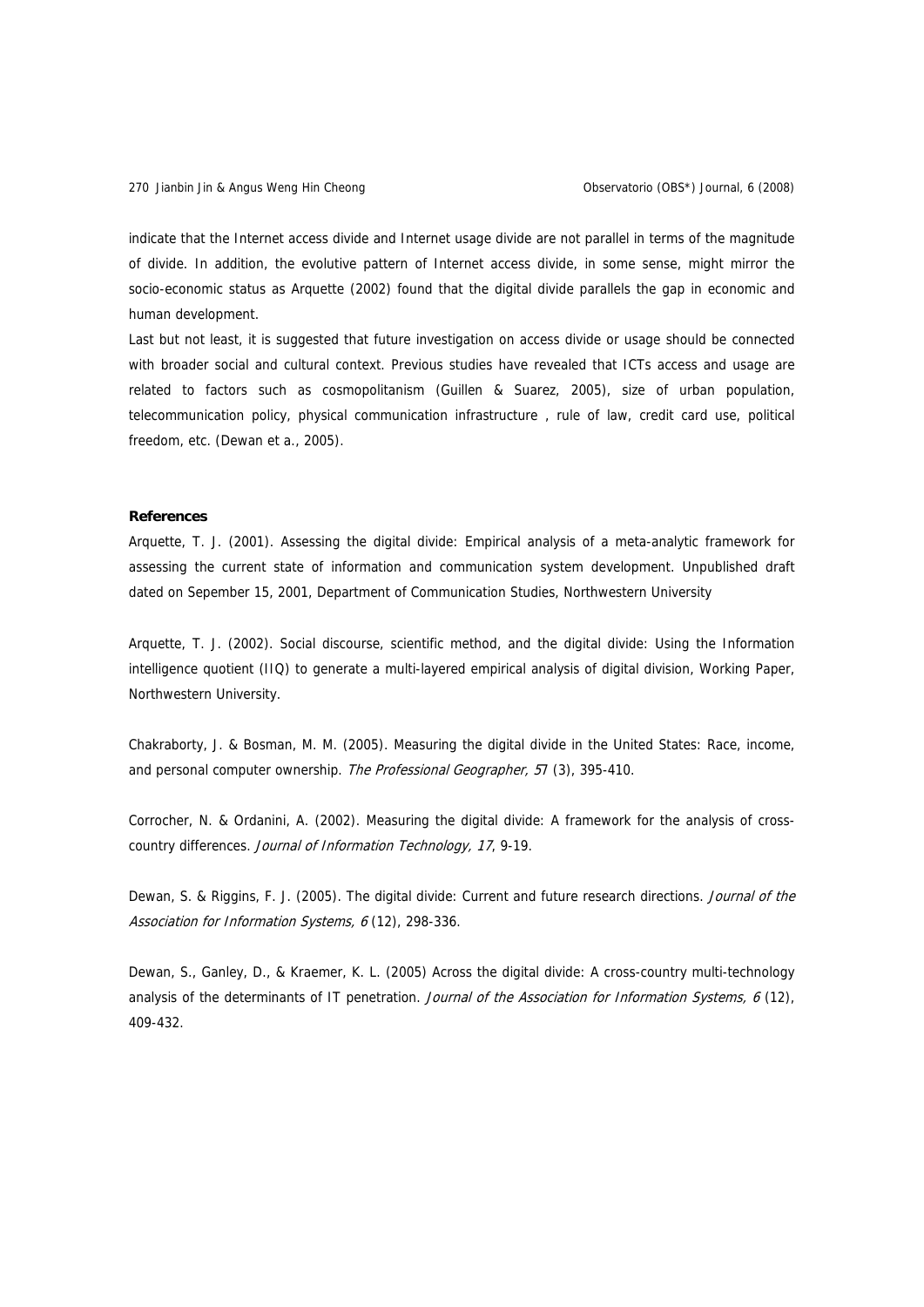Eamon, M. K. (2004). Digital divide in computer access and use between poor and non-poor youth. Journal of Sociology and Social Welfare, XXXI(2), 91-112.

Guillen, M. F. & Suarez, S. L. (2005). Explaining the global digital divide: Economic, political and sociological drivers of cross-national Internet use. Social Forces, 84(2), 681-708.

Hargittai, E. (1999). Weaving the western web: Explaining differences in Internet connectivity among OECD countries. Telecommunications Policy, 23 (10/11), 701-718.

Hawkins, S. (2005). Beyond the digital divide: Issues of access and economics. The Canadian Journal of Information and Library Science, 29 (2), 171-189.

Jin, J. & Xiong, C. (2002). Digital divide in terms of National Informatization Quotient: The perspective of Mainland China. Paper presented on International Conference on The Digital Divide: Technology and Politics in the Information Age, 22-23 August 2002, Hong Kong.

Joseph, R. (2001). Understanding the digital divide. Prometheus, 19(4), 333-336.

Kauffman, R. J. & Techatassanasoontorn, A. A. (2005). International diffusion of digital mobile technology: A coupled-hazard state-based approach. Information Technology and Management, 6 (2), 253-292.

Kiiski, S. & Pohjola, M. (2002). Cross-country diffusion of the Internet. Information Economics and Policy, 14 (2), 297-310.

Lindsay, B. & Poindexter, M. T. (2003). The Internet: Creating equity through continuous education or perpetuating a digital divide? Comparative Education Review, 47(1), 112-122.

Norris, D. T. & Conceicao, S. (2004). Narrowing the digital divide in low-income, urban communities. New Directions for Adult and Continuing Education, 101, 69-81.

Norris, P. (2001). Digital divide: Civic engagement, information poverty, and the Internet worldwide. New York, NY: Cambridge University Press.